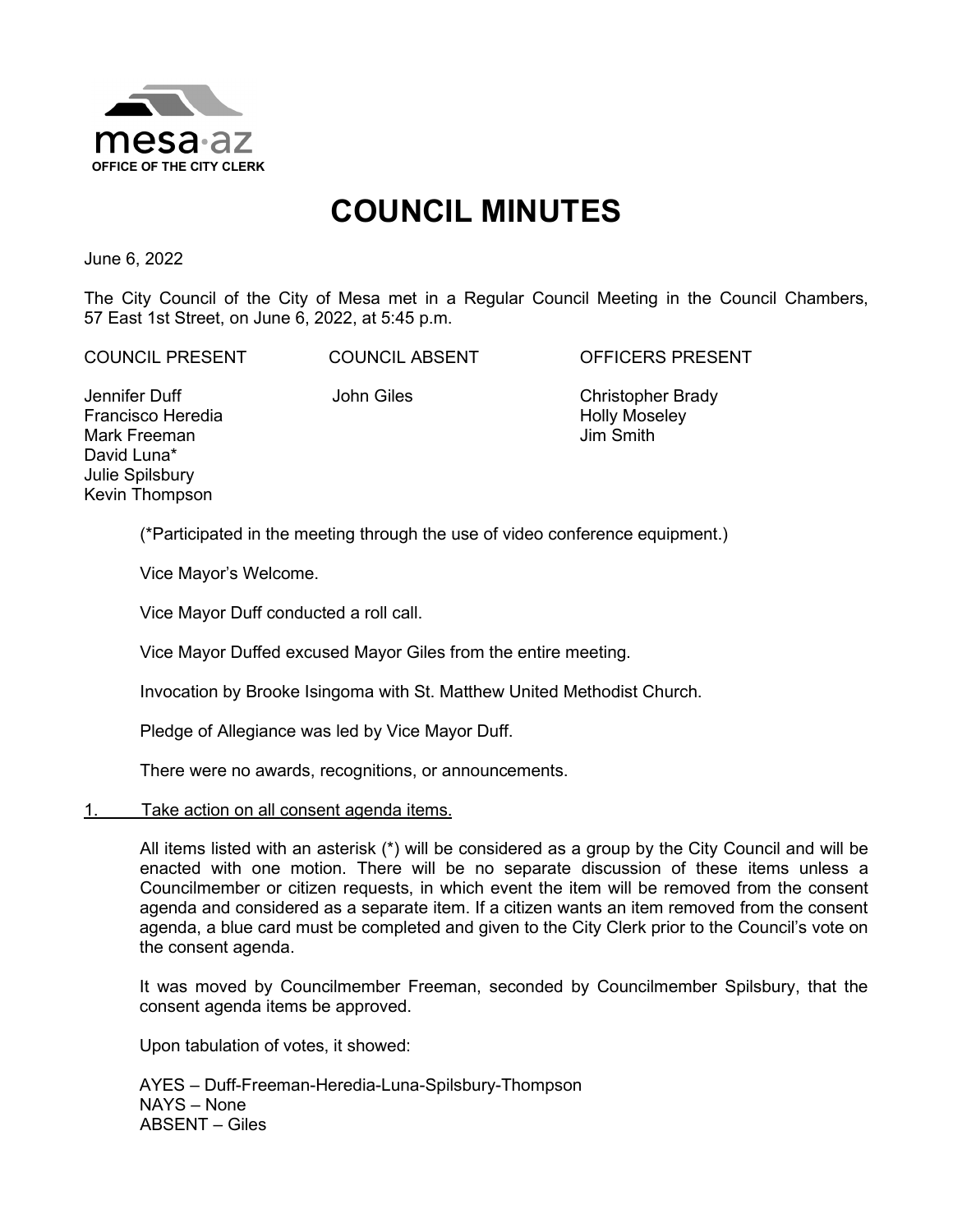Vice Mayor Duff declared the motion carried unanimously by those present.

## \*2. Approval of minutes of previous meetings as written.

Minutes from the March 31, April 14, April 18, and May 16, 2022, Study Sessions; and the May 16, 2022, Regular Council meeting.

## 3. Take action on the following liquor license applications:

## \*3-a. Sertoma Club of Mesa

This is a one-day event to be held on Monday, July 4, 2022, from 4:00 P.M. to 11:00 P.M., 201 North Center Street. **(District 4)**

## \*3-b. Board & Batten

A restaurant is requesting a new Series 7 Beer and Wine Bar License for Palm Street Culinary LLC, 4012 East Palm Street; Michael Jon Mills, agent. The existing Series 12 Restaurant License at this location will remain active and stack with the new Series 7 Beer and Wine Bar License. **(District 1)**

## \*3-c. Copper Stop Mini Mart

A convenience store is requesting a new Series 9 Liquor Store License for KRH LLC, 2111 South Alma School Road, Suite 104; Basim Hanna, agent. The existing license held by Fiesta Palms Groceries Inc., will revert to the State. **(District 3)**

## \*3-d. Go Puff

A liquor delivery store is requesting a new Series 9 Liquor Store License for GB License LLC, 225 South Hibbert, Suite 101; Andrea Dahlman Lewkowitz, agent. The existing license held by GB License LLC, will revert to the State. **(District 4)**

## \*3-e. Copper Stop Mini Mart

A convenience store is requesting a new Series 10 Beer and Wine Store License for KRH LLC, 2111 South Alma School Road, Suite 104; Basim Hanna, agent. The existing license held by Fiesta Palms Groceries Inc., will revert to the State. **(District 3)**

## \*3-f. Don Fito's Taqueria

A restaurant that serves dinner is requesting a new Series 12 Restaurant License for Don Fito's Taqueria LLC, 1853 S Power Road; Jeffrey Craig Miller, agent. There is no existing license at this location. **(District 6)**

## 4. Take action on the following contracts:

\*4-a. Three-Year Term Contract with Two Years of Renewal Options for Printing and Mailing of Publicity Pamphlets for the City Clerk's Office. **(Citywide)**

The City Clerk's Office uses an outside vendor for the printing and mailing of election publicity pamphlets. These services will be needed for the City's General Election that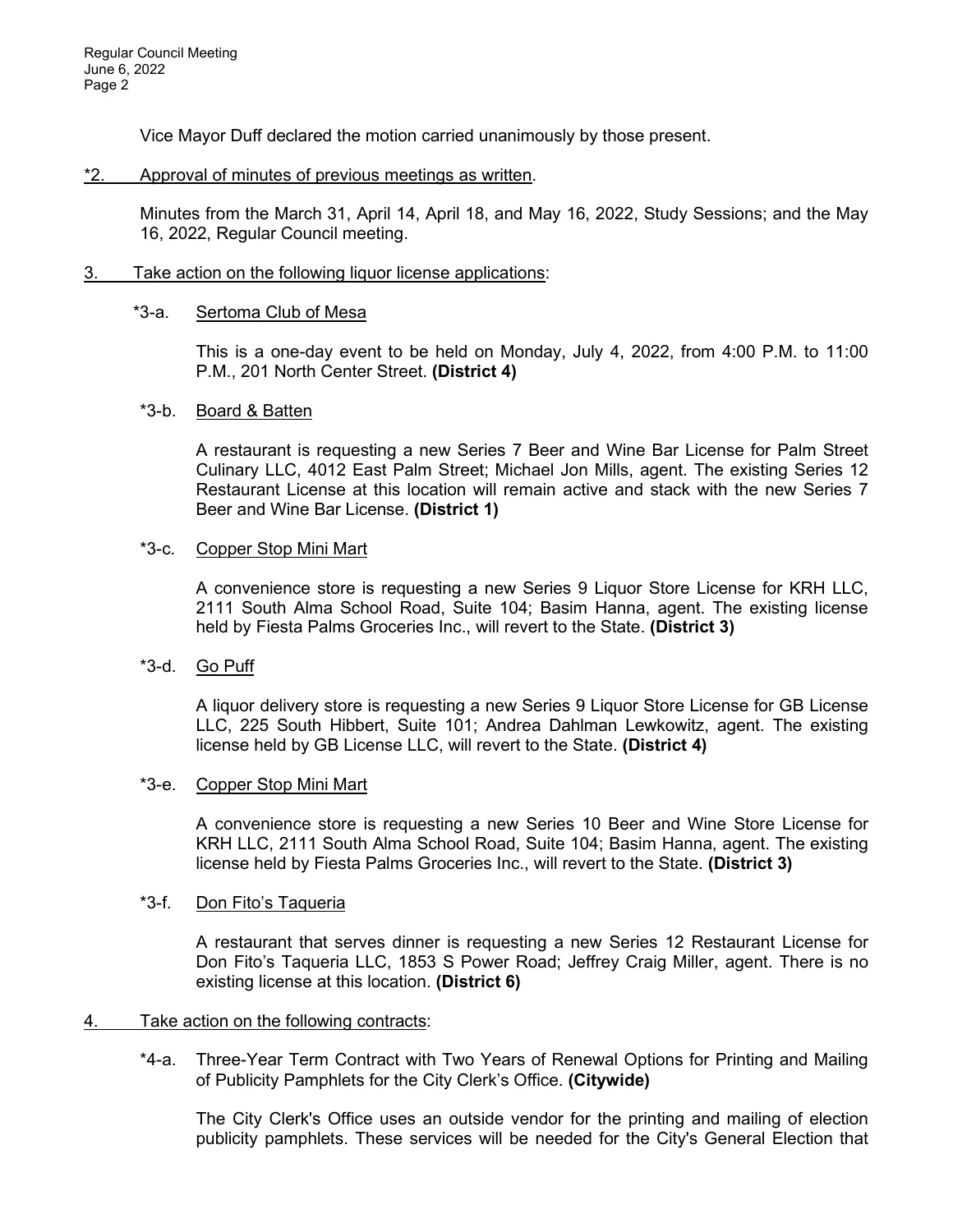will be held November 8, 2022. In that election, the City may refer issues to the voters for consideration and any District run-off election. This contract will then be in place for any further elections during the contract term.

An evaluation committee recommends awarding the contract to the highest scored proposal from Cereus Graphics, Inc., at \$60,000 annually, with an annual increase allowance of up to 5%, or the adjusted Producer Price Index.

\*4-b. Dollar-Limit Increase to the Term Contract for Private Security Guard Services for Various City Facilities. **(Citywide)**

This contract provides unarmed physical security services, mobile patrol using a golf cart, shuttle services for employees between City buildings and parking structures, and security for special events and festivals that are hosted by the City. The dollar-limit increase is for security officer salary increases based on industry standards for security guards and patrol services which are allowable per the contract.

Arts and Culture, Business Services, Library Services, Mesa Police Department, and Purchasing recommend increasing the dollar-limit with Universal Protection Service, LP, dba Allied Universal Security Services, by \$240,000, from \$1,300,000 to \$1,540,000 annually, with an annual increase allowance of up to 5%, or the adjusted Consumer Price Index.

\*4-c. Three-Year Term Contract with Two Years of Renewal Options for Drip Drop Oral Rehydration System for the Mesa Fire and Medical Department. (Sole Source). **(Citywide)**

In performing their job duties, firefighters often need dehydration relief. After performing a pilot program MFMD's Safety Committee has recommended moving forward with Drip Drop rehydration powder packets. It contains a blend of electrolytes (magnesium, calcium, and chloride) and sugar and has a higher sodium content compared to Gatorade.

The Mesa Fire and Medical Department and Purchasing recommend awarding the contract to the sole source vendor, Drip Drop Hydration, Inc., at \$60,000 annually, with an annual increase allowance of up to 5%, or the adjusted Consumer Price Index.

\*4-d. Award of Two Additional Vendors and Dollar-Limit Increase to the Three-Year Term Contract with Two Years of Renewal Options for Ammunition and Related Products for the Mesa Police Department. **(Citywide)**

In December 2021, the City issued a Request for Bid for Ammunition and Less Lethal Products. Mesa had cooperatively solicited this agreement, acting as the lead agency for Gilbert, Queen Creek, Maricopa County Community Colleges, Scottsdale, and Avondale. On March 7, 2022, Council awarded the contract to seven, responsive and responsible vendors, at \$2,000,000 annually. However, due to COVID-19 and supply chain disruptions, there were several products on the original bid that did not receive any vendor responses. This award is for those resolicited products.

The Police Department and Purchasing recommend awarding the contract to additional responsive and responsible bidders, Proforce Marketing, Inc. and San Diego Police Equipment Co., Inc., and recommend increasing the dollar-limit by \$850,000, from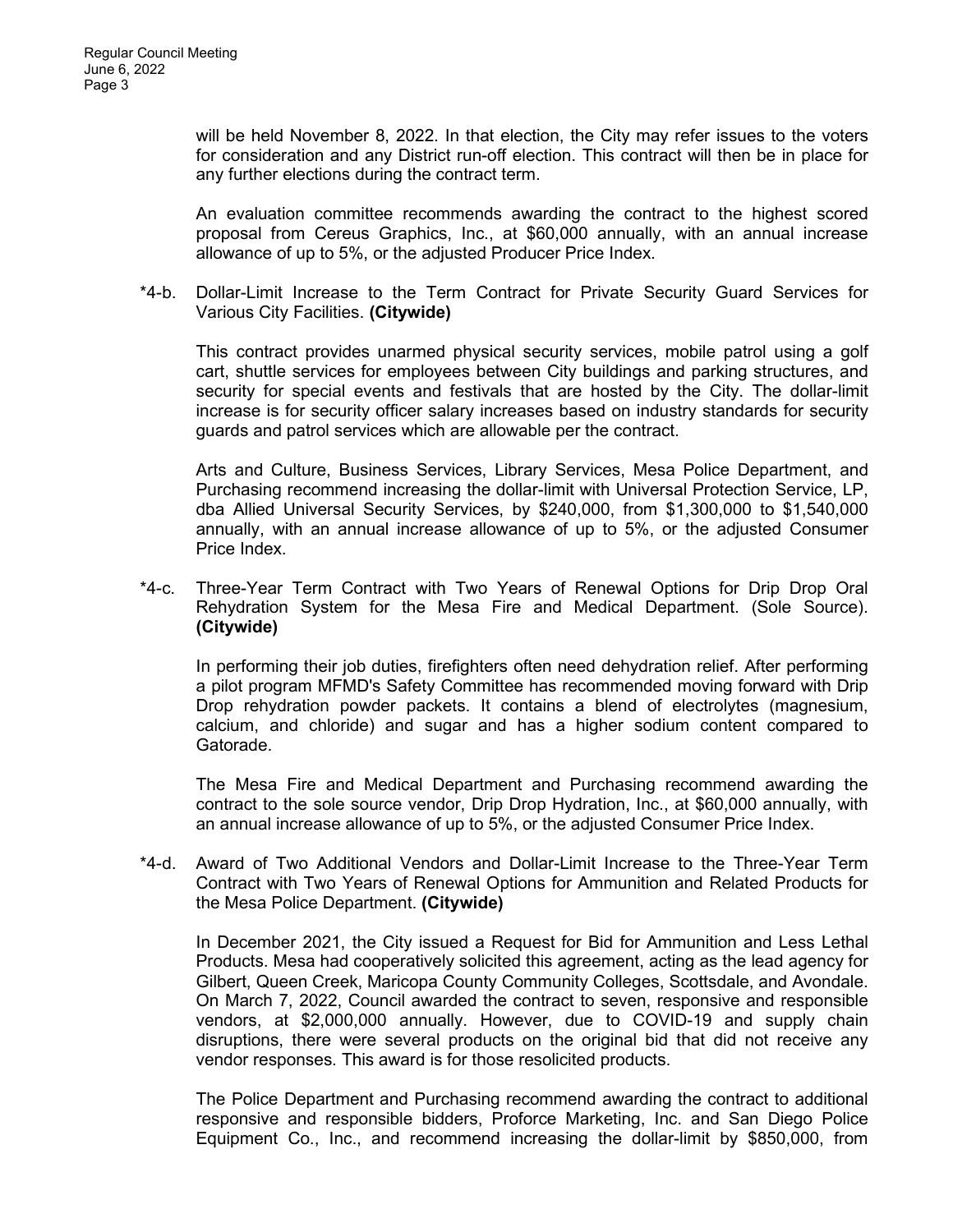\$2,000,000 to \$2,850,000 annually, based on estimated usage, with an annual increase allowance of up to 5%, or the adjusted Producer Price Index.

\*4-e. One-Year Term Contract for DNA Lab Supplies for the Mesa Police Department (Sole Source). **(Citywide)**

The Biology Unit of the Forensic Services Division completes DNA analysis of samples from criminal investigations conducted by the Mesa and Gilbert Police Departments. These supplies enable the division to process evidence and conduct forensic DNA testing and include reagents and consumables (plastics) to determine the quantity of DNA present, to make copies of the DNA, and to detect the DNA on genetic instruments.

The Police Department and Purchasing recommend awarding the contract to the sole source vendor, Life Technologies Corporation, at \$100,000 annually, based on estimated usage.

\*4-f. Three-Year Term Contract with Two Years of Renewal Options for Chemical Detectors and Radionuclide Identification Devices for the Mesa Police Department. **(Citywide)**

The Bomb Team will use this equipment to quickly respond to and address hazardous substances/materials. The Chemical Detectors/Identifiers can test solids, liquids, chemicals, and powders with minimal risk of igniting the substance. The Handheld Radionuclide Identification Devices will locate and measure radioactive sources. This equipment can be used at large gatherings to protect attendees.

An evaluation committee recommends awarding the contract to the highest scored proposals from Pendar Technologies, Inc. and Safeware, Inc., at \$225,000 annually, with an annual increase allowance of up to 5%, or the adjusted Consumer Price Index. The initial purchase funded by Arizona Department of Homeland Security grant funds.

\*4-g. Purchase of One Mechanical Street Sweeper (Replacement) for the Transportation Department. **(Citywide)**

The new street sweeper will replace an existing sweeper that has reached the end of its useful life, has met the established criteria for replacement, and will be either traded, auctioned, sold, or deployed to special uses.

The Fleet Services and Transportation Departments and Purchasing recommend authorizing the purchase using the State of Arizona cooperative contract with Freightliner of Arizona, at \$345,196.83. This purchase is funded by the Environmental Compliance Fee.

\*4-h. Extension and Dollar-Limit Increase to the Term Contract for Light-Duty Automotive Body Repair Services for the Fleet Services Department. **(Citywide)**

The contract extension is needed to complete the rebid process/contract award, and a dollar-limit increase is needed to get Fleet Services through August 31, 2022.

The Fleet Services Department and Purchasing recommend extending the contract through August 31, 2022, and increasing the dollar-limit with Caliber Bodyworks of Arizona, Inc., dba Caliber Collision Mesa-East Main St.; East Valley Collision LLC; LP's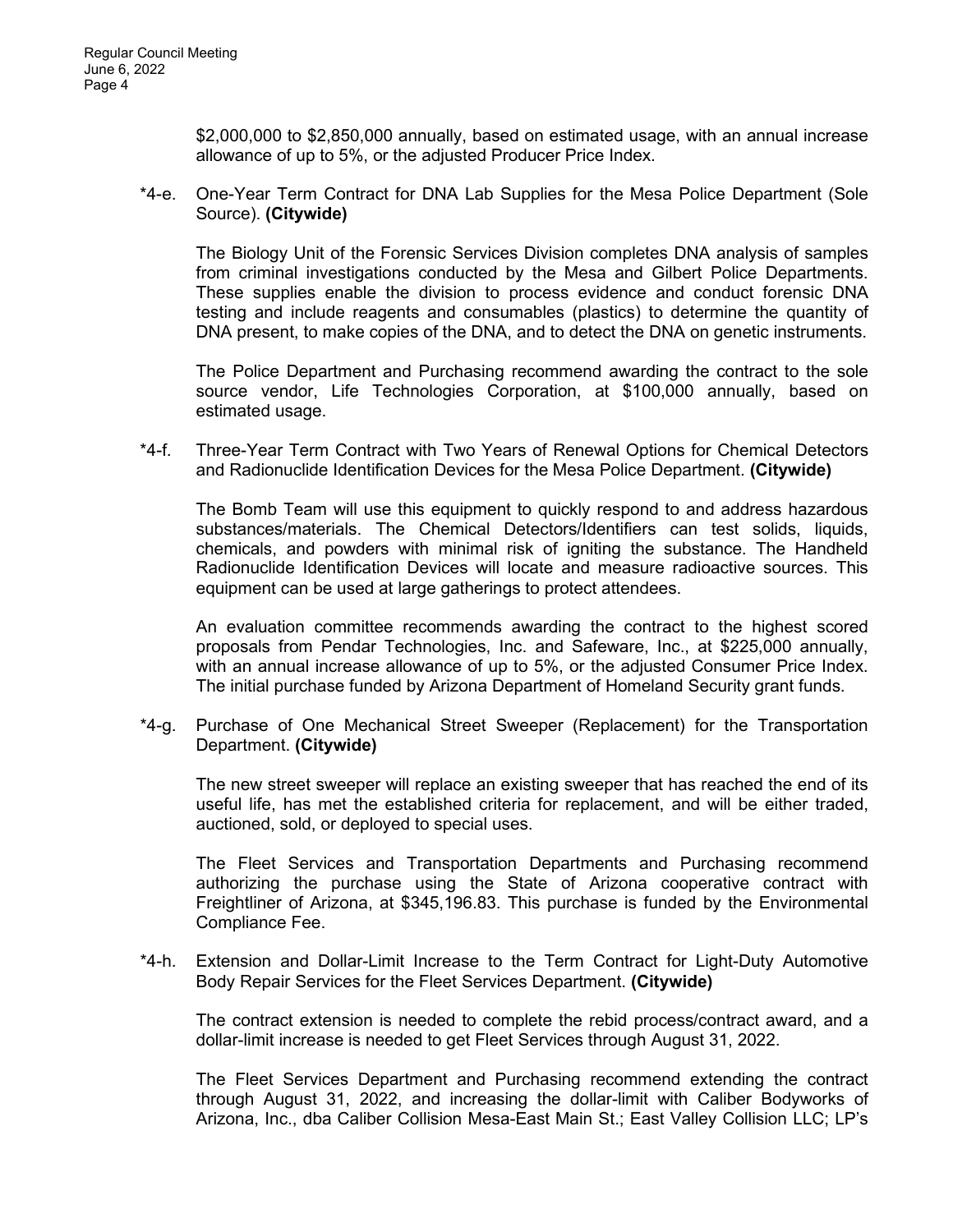Body & Paint Center LLC; and 2nd GEN LLC, dba Maaco Collision Repair & Auto Painting (all Mesa businesses), by \$135,000, from \$525,000 to \$660,000.

\*4-i. Use of Two Additional Cooperative Contracts, Award of an Additional Vendor and Dollar-Limit Increase to the Term Contract for Lubricants, Oils, and Grease for the Fleet Services Department. **(Citywide)**

The City is terminating its current lead agency cooperative contract for lubricants for convenience (no fault) because there was little interest from other agencies. This contract amendment, adding both the State of Arizona and City of Tucson cooperative contracts, will make available the types of lubricants needed by Fleets Services, as well as make more lubricating products available to Water Resources.

The Fleet Services and Water Resources Departments and Purchasing recommend authorizing the use of the State of Arizona cooperative contract with Cummins Sales and Service and the City of Tucson contract with Senergy Petroleum, LLC, and recommend increasing the dollar limit by \$458,000 annually, from \$100,000 to \$558,000 annually, with an annual increase allowance of up to 5% or the adjusted Consumer Price Index.

\*4-j. Purchase for Three Surface Lifts and Six Mobile Equipment Lifts (All Replacements) for the Fleet Services Department. **(Citywide)**

This contract will provide for the purchase and installation of three (3) two post surface equipment lifts, removal of the current in-ground lifts for Fleet Services' West Shop, and the purchase and set-up of six (6) mobile equipment lifts for the Fleet Services' East Shop.

The Fleet Services Department and Purchasing recommend authorizing the purchase using the Sourcewell cooperative contract with Rotary Lift, at \$84,764.35; and the State of Arizona cooperative contract with Mohawk Resources, LTD, at \$70,981.70.

\*4-k. Three-Year Term Contract with Two Years of Renewal Options for Landscape Refurbishment Services for the Transportation Department. (Single Response). **(Citywide)**

Transportation refurbishment projects are designed in-house and replace existing deteriorated streetscapes. The Contractor will be responsible for completing these refurbishment projects, leaving them in turnkey condition for the department.

The Transportation Department and Purchasing recommend awarding the contract to the single, responsive, and responsible bidder, Brightview Landscape Services, Inc., at \$1,447,700 annually, with an annual increase allowance of up to 5%, or the adjusted Consumer Price Index.

\*4-l. Purchase of Two CNG Powered Roll-Off Refuse Trucks (Replacements) for the Environmental Management and Sustainability Department. **(Citywide)**

The new CNG powered roll-off trucks will be used for solid waste collection for the City's commercial customers. The City currently has a total of nine roll-off trucks. The department has been replacing diesel refuse collection trucks with CNG trucks as part of the conversion of the fleet to CNG, which also supports the City's Climate Action Plan.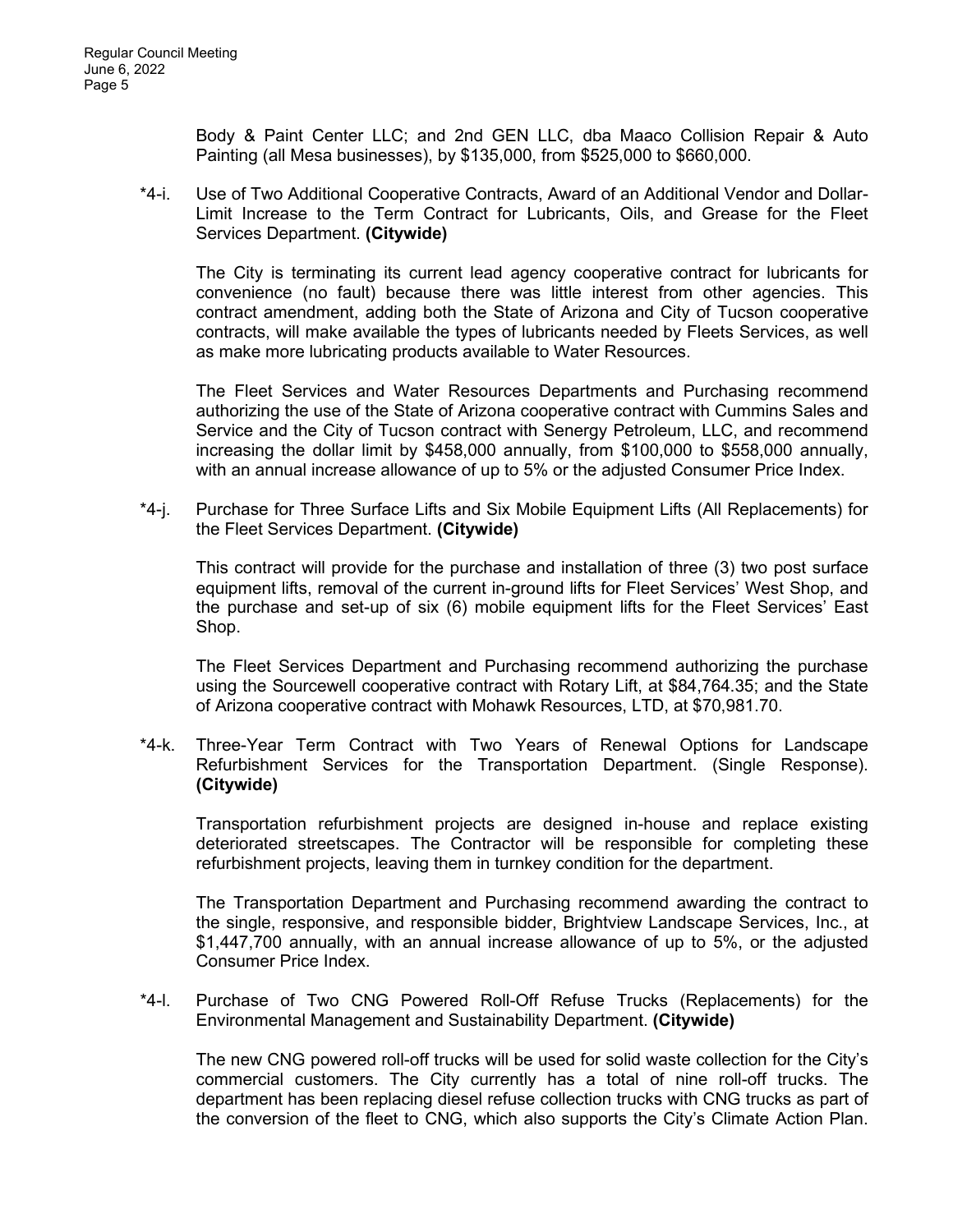The refuse trucks being replaced have met the established criteria for replacement, and will be either traded, auctioned, sold, or deployed to special uses.

The Fleet Services and Environmental Management and Sustainability Departments and Purchasing recommend authorizing the purchase using the State of Arizona cooperative contract with Freightliner of Arizona, for \$685,298.76. This purchase is funded by the Utility Replacement and Renewal Fund.

\*4-m. One-Year Term Contract with Two Years of Renewal Options for Two Master Job Order Contracts for Landscaping Construction Services. **(Citywide)**

Job order master contracts for landscaping construction services include renovations and repairs, additions, demolitions, and facility improvements for a broad range of landscape-related projects.

Staff recommends the selections of Valley Rain Construction Corporation and Haydon Building Corporation for job order master contracts for landscaping construction services. These two master contracts allow for the issuance of multiple individual job orders with a not-to-exceed limit of \$1,500,000 per job order and a total contract value not-to-exceed \$5,000,000 for each year of the contract, per contractor.

\*4-n. One-Year Term Contract with Two Years of Renewal Options for Three Master Job Order Contracts for Utility Construction Services. **(Citywide)**

Job order master contracts for utility construction services includes construction improvements of city infrastructure related to underground utilities such as water, sewer, gas, storm sewer, and other city owned facilities.

Staff recommends the selections of B&F Contracting, Inc., Garney Construction (a Mesa business), and Hunter Contracting, Inc for job order master contracts for utility construction services. These three master contracts allow for the issuance of multiple individual job orders with a not-to-exceed limit of \$1,500,000 per job order, and a total contract value not-to-exceed \$5,000,000 for each year of the contract, per contractor.

\*4-o. Brown Road Water Treatment Plant Network and Control System Upgrades - Construction Manager at Risk (CMAR), Guaranteed Maximum Price (GMP) No. 1. **(District 5)**

The Brown Road Water Treatment Plant is in need of upgrades to the existing communication network, control systems, and motor controls. GMP No. 1 includes a portion of the electrical and control equipment in preparation for the project.

Staff recommends awarding a construction services contract to Sturgeon Electric Company, Inc., in the amount of \$1,082,823.77 (GMP), and authorizing a change order allowance in the amount of \$108,282.38 (10%), for a total amount of \$1,191,106.15. This project is funded by Utility Systems Revenue Obligations.

\*4-p. Northwest Water Reclamation Plant Process Improvements - Pre-Construction Services and Construction Manager at Risk (CMAR). **(District 3)**

The Northwest Water Reclamation Plant (NWWRP) was originally constructed in 1988 and expanded in 2000. A recent facility study performed an in-depth evaluation of all the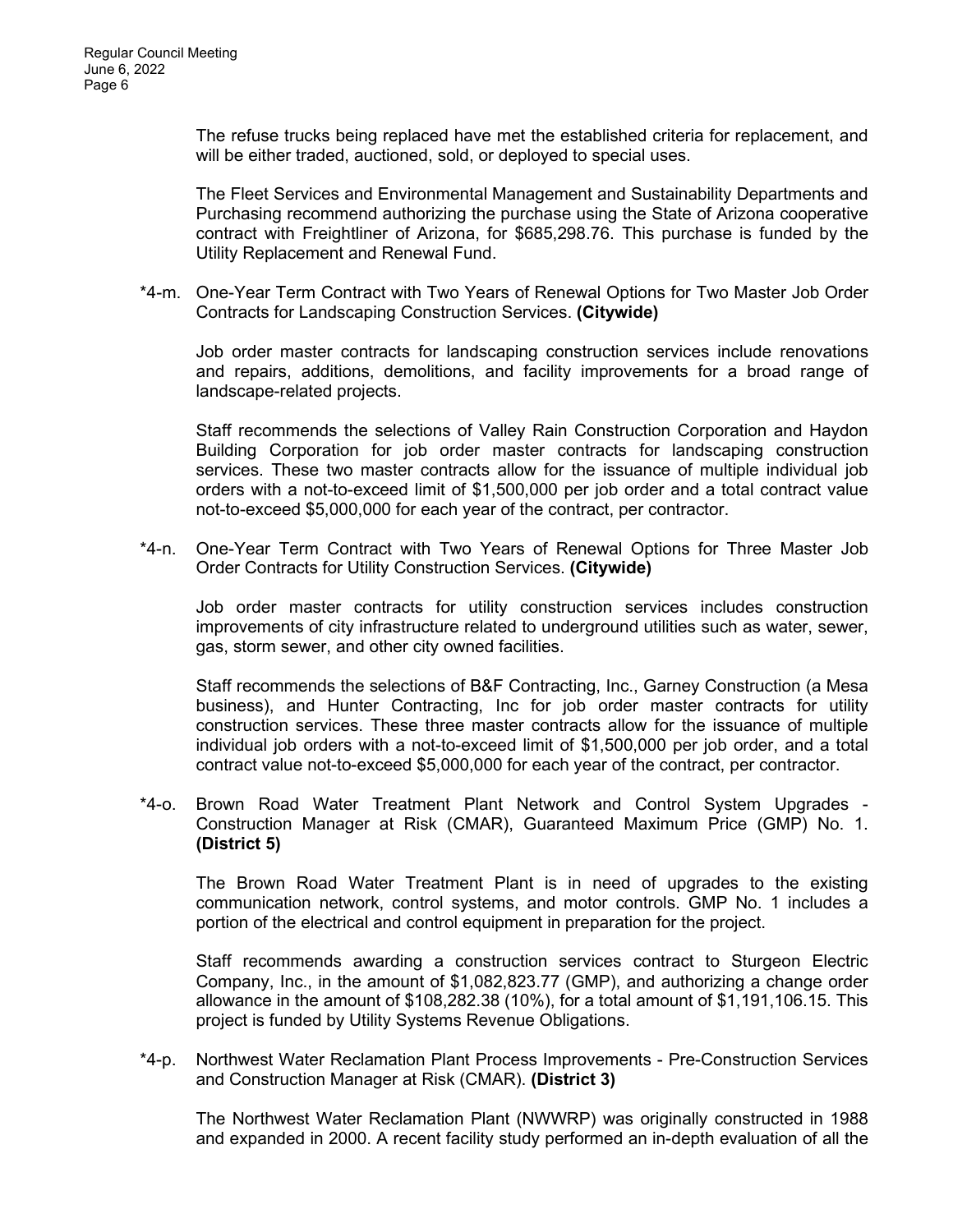treatment processes for the current capabilities and future needs and developed recommendations to upgrade the facility.

Staff recommends selecting Archer Western Construction, as the CMAR for this project, and awarding a pre-construction services contract in the amount of \$950,769. This project is funded by Utility Systems Revenue Obligations.

## 5. Take action on the following resolutions:

\*5-a. ZON22-00154 **(District 6)** Within the 7300 to 7500 blocks of the South Crismon Road alignment (east side) and within the 10000 to 10300 blocks of East Germann Road (north side). Located north of Germann Road on the east side of the Crismon Road alignment (64± acres). Site Plan Review. This request will allow for an industrial development. Adam Baugh, Withey Morris, PLC, applicant; The Cubes at Mesa Gateway, LLC, owner. – Resolution No. 11868

Staff Recommendation: Approval with conditions

P&Z Board Recommendation: Approval with conditions (Vote 5-0)

- \*5-b. Extinguishing an 8-foot public utility easement located at 4611 East Fairbrook Circle to accommodate the construction of a new storage shed; requested by the property owner. **(District 2)** – Resolution No. 11869
- \*5-c. Approving and authorizing the City Manager to enter into an Intergovernmental Agreement with the Arizona Department of Transportation (ADOT) concerning ADOT right-of-way north of the northeast corner of Val Vista Drive and Thomas Road. (District 1) – Resolution No. 11870
- \*5-d. Approving and authorizing the City Manager to enter into an Intergovernmental Agreement with the Arizona Department of Transportation for the construction and maintenance of the Lehi Loop Shared Use Pathway - Phase 1. The pathway extends for 2.2 miles along the SRP South Canal and the ADOT SR202 freeway right-of-way, from McDowell Road to Val Vista Drive. The City is responsible for the maintenance, operation, and associated costs for the construction and upkeep of the pathway. **(District 1)** – Resolution No. 11871
- \*5-e. Approving and authorizing the sale of certain City-owned real property (approximately 1,288 square feet) located at 1956 East Marilyn Avenue, to the adjacent property owner for the sale price of \$1,500. **(District 4)** – Resolution No. 11872
- \*5-f. Authorizing the City Manager to execute an individual job order currently under a Job Order Master Contract with a value up to \$2,000,000 for the Sewer Quarter Section Rehabilitation Project to accommodate for escalated Projects costs due to inflation and several unforeseen conditions, such as, offset joints, root penetrations, and nonconforming repairs. **(District 4)** – Resolution No. 11873
- \*5-g. Authorizing the City Manager to execute an individual job order currently under a Job Order Master Contract with a value up to \$2,000,000, for the 120 North Center Street Building Remodel project, to include, energy efficient lighting and heating, ventilation, and air conditioning (HVAC) systems in accordance with the City's Climate Action Plan, and other interior and exterior improvements. **(District 4)** – Resolution No. 11874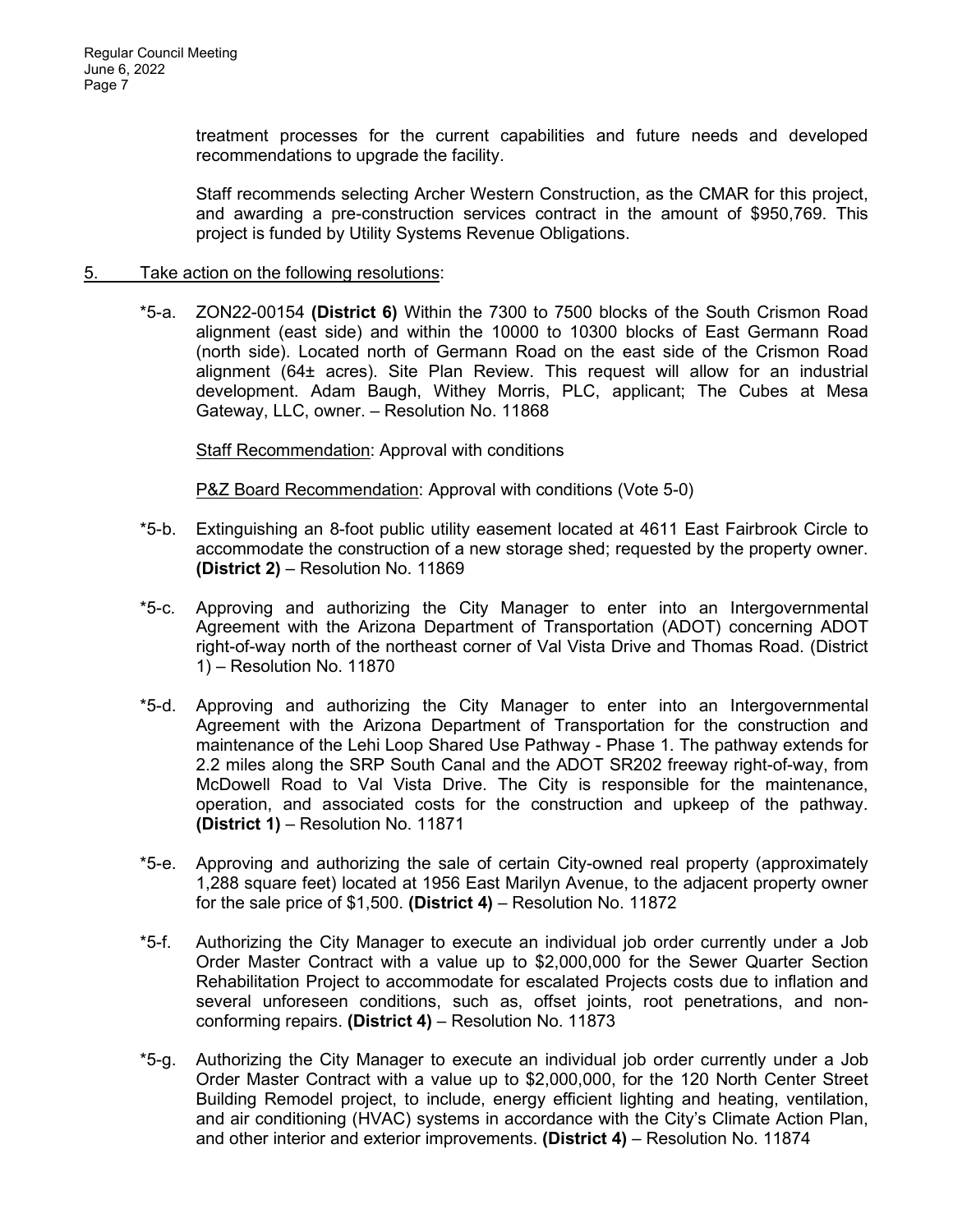- \*5-h. Authorizing the City Manager to execute an individual job order currently under a Job Order Master Contract with a value up to \$1,800,000 for the signalization, widening, and improvement of the intersection of Sossaman and Baseline Roads. **(District 6)** – Resolution No. 11875
- \*5-i. Modifying fees and charges for the Development Services Department. **(Citywide)**  Resolution No. 11876
- \*5-j. Modifying fees and charges for the Economic Development Department. **(Citywide)**  Resolution No. 11877
- \*5-k. Modifying fees and charges for the Falcon Field Airport. **(Citywide)**  Resolution No. 11878
- \*5-l. Approving and adopting the City of Mesa Hazard Mitigation Plan. This 5-year plan developed in collaboration with regional partners and Maricopa County Department of Emergency Management (MCDEM) will be included in MCDEM's 2021 Maricopa County Multi-Jurisdictional Multi-Hazard Mitigation Plan. **(Citywide)** – Resolution No. 11879
- \*5-m. Adopting a pension funding policy and accepting the employer's share of assets and liabilities under the Public Safety Personnel Retirement System as required by A.R.S. §38-863.01. **(Citywide)** – Resolution No. 11880
- \*5-n. Calling a special bond election to submit to the qualified electors of the City of Mesa, in conjunction with the General Election to be held on November 8, 2022, the question of authorizing the issuance and sale of general obligation bonds of the City for the purposes of public safety, law enforcement, fire and medical services, and related communications systems and facilities, equipment, apparatuses and vehicles, and to acquire land and interests in land related thereto, and designating the manner in which the election is conducted, the translation of election materials, voter registration deadlines and early voting dates. **(Citywide)** – Resolution No. 11881
- \*5-o. Designating the General Election date as November 8, 2022, and the purpose of the General Election including providing the deadline for filing arguments for and against ballot measures, deadline for voter registration, and providing times that polls will be open. **(Citywide)** – Resolution No. 11882
- 6. Introduction of the following ordinances and setting June 20, 2022, as the date of the public hearing on these ordinances:
	- \*6-a. ZON21-01285 **(District 6)** Within the 4900 to 5200 blocks of South Power Road (east side) and within 6800 to 7000 blocks of East Ray Road (north side). Located north of Ray Road on the east side of Power Road (41± acres). Site Plan Modification. This request will allow for the development of a hotel. Jose Pombo, Vivo Development Partners, applicant; Power 202 Mixed Use, LLC., owner.

**Staff Recommendation: Approval with conditions** 

P&Z Board Recommendation: Approval with conditions (Vote 5-0)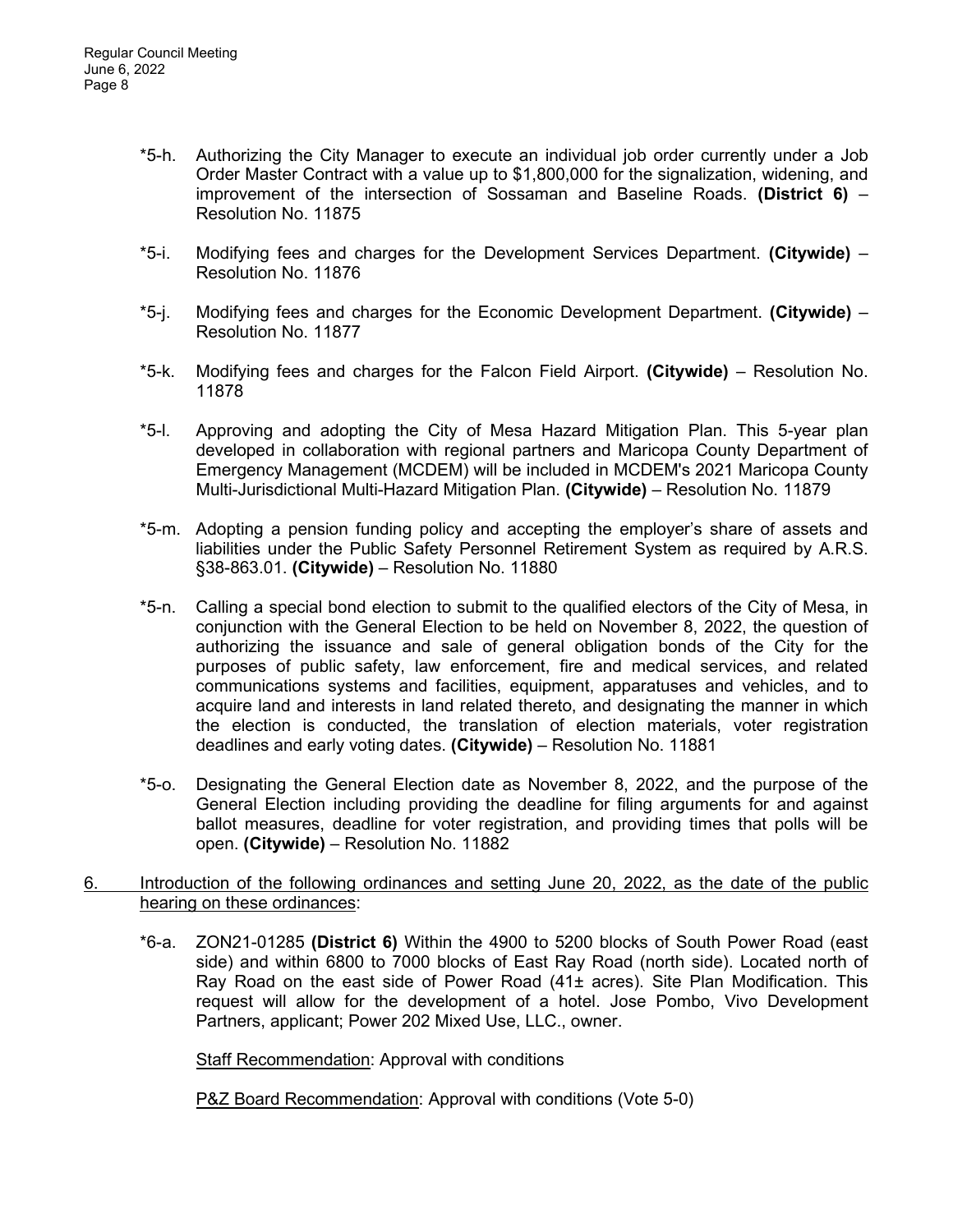\*6-b. ZON22-00093 **(District 6)** Within the 7900 block of East Warner Road (south side). Located east of Sossaman Road and west of Hawes Road (50± acres). Rezone from Agricultural (AG) to Light Industrial with a Planned Area Development overlay (LI-PAD) and Site Plan Review. This request will allow for an industrial development. Shane Cassidy, Comunale Properties, applicant; Victor Riches, owner.

Staff Recommendation: Approval with conditions

P&Z Board Recommendation: Approval with conditions (Vote 5-0)

\*6-c. ZON22-00160 **(District 3)** Within the 800 block of North Country Club Drive (west side), within the 400 block of West Rio Salado Parkway (north side), and within the 400 block of West 9th Street (south side). Located south of Brown Road on the west side of Country Club Drive (2.3± acres). Rezone from Multiple Residence (RM-4) and Limited Commercial (LC) to Limited Commercial with a Bonus Intensity Zone overlay (LC-BIZ), Site Plan Review. This request will allow the development of a new Child Crisis Arizona headquarters. Chris Woosley, Architectural Resource Team, applicant; SAFE KIDS STRONG FAMILIES LLC, owner.

Staff Recommendation: Approval with conditions

P&Z Board Recommendation: Approval with conditions (Vote: 5-0)

- 7. Discuss, receive public comment, and take action on the following ordinance:
	- \*7-a Amending the Mesa City Code by repealing the existing Title 5, Chapter 14, entitled "Natural Gas Regulations" and adopting as part of Title 5, a new Chapter 14, Sections 1 through 12, entitled "Natural Gas Regulations" related to updating the City's natural gas curtailment regulations, line extension policies, and mirroring recent updates to policies and regulations for other City utilities. **(Citywide)** – Ordinance No. 5706
- 8. Take action on the following subdivision plats:
	- \*8-a. SUB21-00969 "Avalon Crossing Phase 1" **(District 6)** Within the 10000 to 10500 blocks of East Williams Field Road (south side). Located east of Crismon Road on the south side of Williams Field Road (90.2± acres). Shea Homes Limited Partnership, developers; Richard G. Alcocer, Coe and Van Loo, LLC, surveyor.
	- \*8-b. SUB21-01035 "Sossaman Business Campus" **(District 6)** Within the 3300 block of S. Sossaman Road (east side). Located north of Elliot Road (24.6 ± acres). SCD Sossaman, LLC., developers; David Klein, Superior Surveying Services, Inc., surveyor.
	- \*8-c. SUB21-01187 "Map of Dedication for Williams Field Road" **(District 6)** Within the 10200 to 10600 blocks of East Williams Field Road. Located along Williams Field Road, between Crismon and Signal Butte Roads (3.8± acres). Shea Homes Limited Partnership, developers; Richard G. Alcocer, Coe and Van Loo, LLC, surveyor.
	- \*8-d SUB22-01188 "Master Final Plat Avalon Crossing Development Unit 1" **(District 6)** Within the 10000 to 10200 blocks of East Williams Field Road, within the 6000 to 6100 block of South Crismon Road, within the 10000 to 10100 block of East Unity Avenue, and within the 6100 to 6200 block of South Labelle. Located east of Crismon Road and